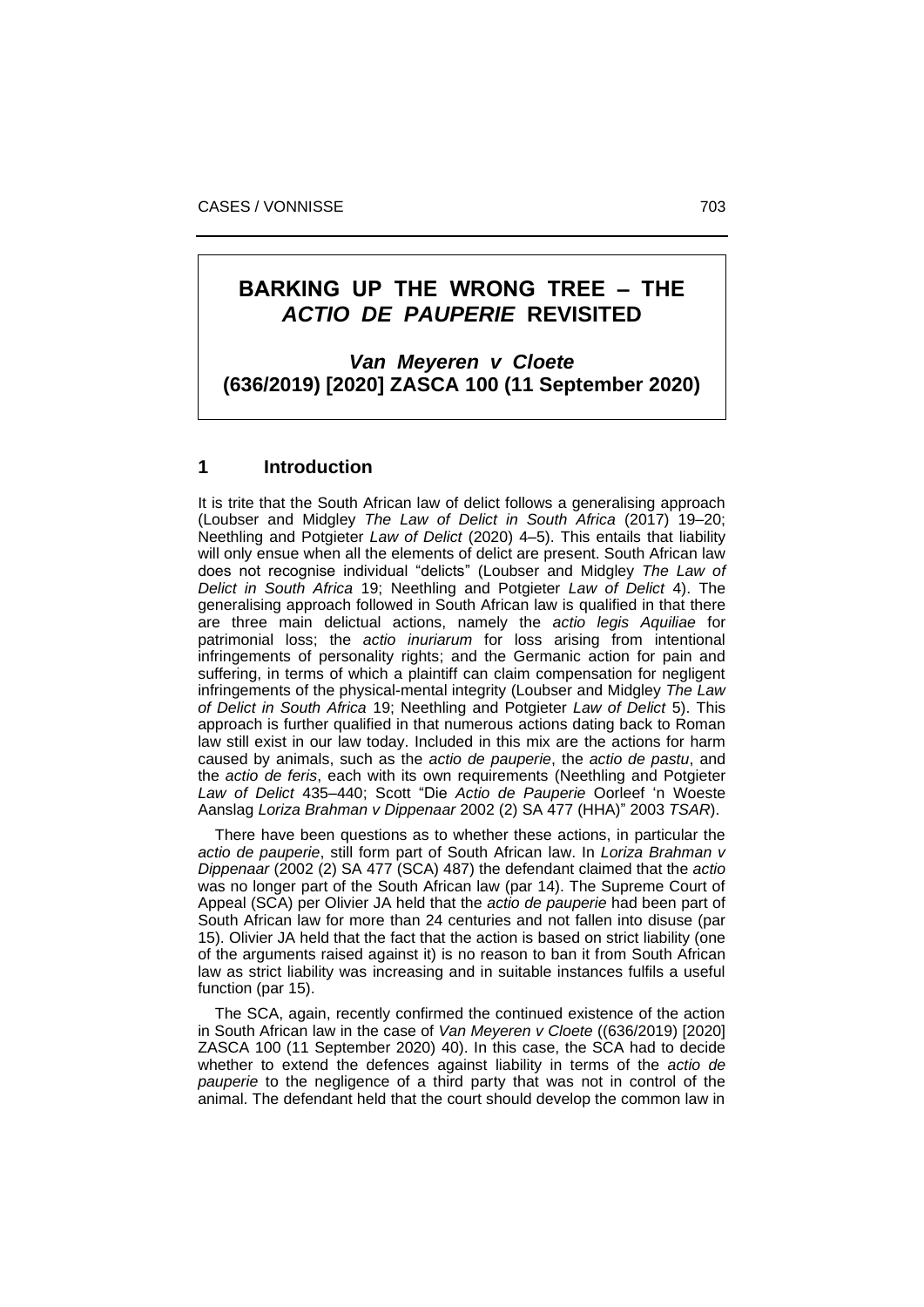this regard. Considering both case law and the requirements for the development of the common law, the SCA held that such an extension could not be justified.

# **2 Facts**

Mr Gerhard Cloete, a gardener and refuse collector, was on his way to the shop, pulling the trolley in which he collects refuse. While walking past the Van Meyeren house, minding his own business, he heard dogs behind him. Three dogs subsequently attacked him from behind. The dogs belonged to Van Meyeren, who was the appellant in the case. The dogs savaged Mr Cloete, and this resulted in his left arm being amputated. Mr Cloete claimed damages in terms of the *actio de pauperie* and in the alternative, on the basis of negligence (presumably in terms of the *actio legis Aquiliae*). Mr Cloete's presence in the place where he was attacked was lawful and he had done nothing to provoke the dogs. The dogs also attacked Mr van Schalkwyk, a passer-by who had come to Mr Cloete's assistance. Nobody was at home at the time of the incident.

 By all accounts, the dogs, mixed breed with pit-bull features, had never attacked anyone and slept in the house. They had the run of the house and the garden, which was fenced and sealed off from the street by means of a padlocked gate. Whether the gate was in fact padlocked on the day of the incident is uncertain. Mr and Mrs van Meyeren testified that the gate was at all times locked with two padlocks. They alleged that the gate had been opened by an intruder. Photographs taken on the day of the incident showed no padlocks. A photograph taken some time later showed the gate with two heavily rusted padlocks (see discussion in 3 1 and 3 2 below).

# **3 Judgment**

# *3 1 Court a quo*

The plaintiff claimed damages in terms of the *actio de pauperie* in the court *a quo* and succeeded (see Scott "Conduct of a Third Party as a Defence against a Claim Based on the *Actio de Pauperie* Rejected ‒ *Cloete v Van Meyeren* [2019] 1 All SA 662 (ECP); 2019 2 SA 490 (ECP)" 2019 82(2) *THRHR* 321 for a case discussion of the decision of the court *a quo*). Initially, the defendant denied that his dogs had been responsible for the attack and if they had been, it was because an intruder had attempted to break into the front door and had broken open the gates to the garden where the dogs were kept. He denied liability and negligence.

 The defendant eventually conceded that the dogs were his and that they had acted *contra naturam sui generis*. The court had to decide two questions, namely whether the fact that the gate had allegedly been opened and left open by an intruder could constitute an exception to liability in terms of the *actio* and if so, if the plaintiff could establish liability in terms of the *actio legis Aquiliae*? (*Cloete v Van Meyeren* 2019 2 SA 490 (ECP) 6). The defendant bore the onus of proving that the gate was left open by an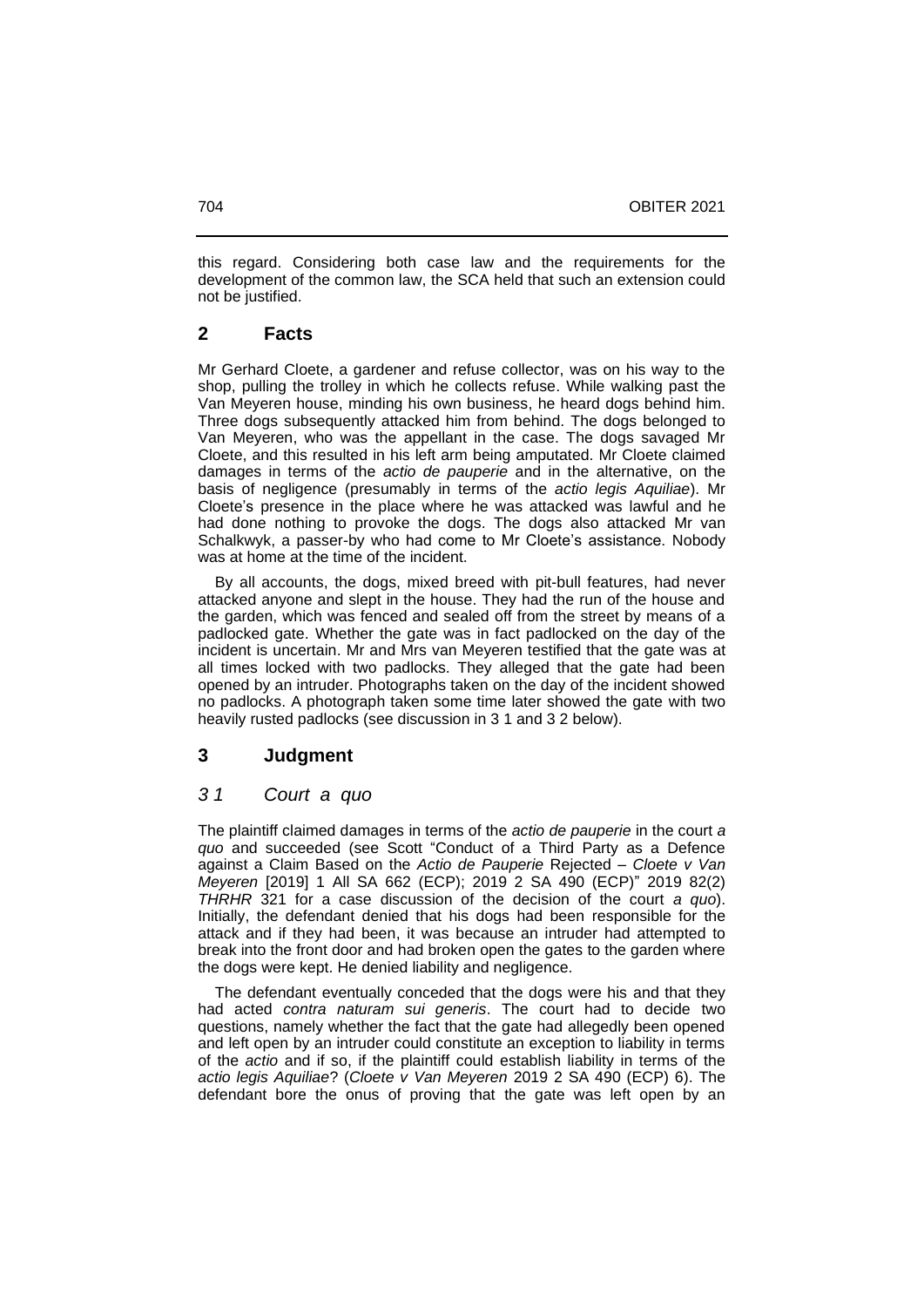intruder. While the Court regarded the defendant as an unsatisfactory witness, it nevertheless accepted that the gates had been locked and later broken open by an intruder (*Cloete v Van Meyeren supra* par 16). As there was no negligence, the court held that liability in terms of the *actio legis Aquiliae* had to fail.

 Dealing with the *actio de pauperie*, the Court commenced by looking at the history of the action (par 18), referring to the historical overview in *Lever v Purdy* (1993 (3) SA 17 (AD) 21C‒25F as cited in *Cloete* par 20). With reference to the *Lever* case (*supra*) the court *a quo* found that there were two categories of conduct of third parties that would serve as a defence against the *actio de pauperie*, namely (a) where the third party through positive conduct provoked the animal; and (b) where the third party who was in control of the animal, culpably lost control.

 In the present case, the defendant relied on the second defence but did not succeed. In *Lever v Purdy* (*supra*), the defendant argued that the negligence of the intruder who left the gates open but was not in control of the animals would be sufficient to bring the so-called "wider" exception as a complete defence against the *actio de pauperie*. Lowe J argued that while the existence of the "wider exception" finds some support in case law, there is no support for such an extension in Roman law or Roman-Dutch law. Looking at previous cases such as *Lever v Purdy* (*supra*) and *Loriza Brahman v Dippenaar* (*supra*)*,* Lowe J stated that he could "find no convincing support either in principle or flowing from the rules as to pauperian liability justifying the extension of a pauperian defence or exception as contended by the defence" (par 40). The plaintiff's claim in terms of the *actio de pauperie* was, therefore, successful (par 42).

 According to Scott (2019 *THRHR* 331), the outcome of this judgment had to be welcomed, as it was in accordance with the approach that the liability of an owner of a domestic animal was based on the risk principle. This is because the person who keeps such an animal creates potential danger, and this justifies holding the owner liable, even in the absence of fault (see discussion below in 4 3).

## *3 2 Supreme Court of Appeal*

The defendant appealed to the SCA, where the court per Wallis JA dismissed the appeal (par 43).

The SCA dealt with three issues, namely:

- (a) The treatment of the factual evidence in the court *a quo*;
- (b) Whether the *actio de pauperie* was still part of South African law and if so;
- (c) Whether the third-party defence should be extended to a situation where the harm would not have occurred, but for the negligent conduct of the third party in circumstances where the third party had no control over the animal.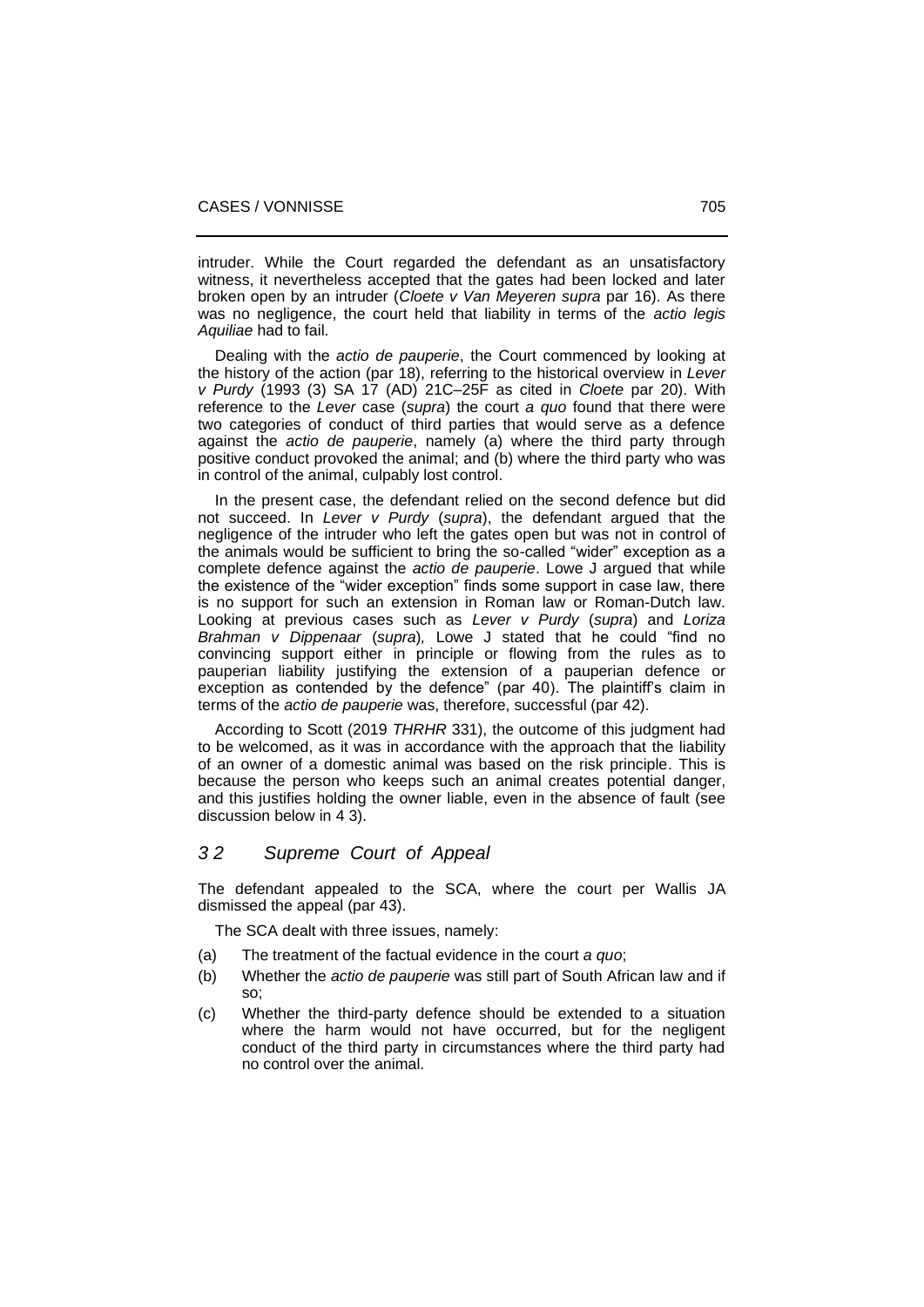#### 3 2 1 The treatment of the factual evidence in the court *a quo*

Wallis JA criticised the court *a quo's* handling of the "unsatisfactory and speculative evidence" of the defendant (par 13). The onus of proving that the evidence was correct rested on Van Meyeren. The court was not obliged to accept an improbable explanation merely because there was no other explanation or that the alternative seemed even less probable to the judge (par 13). Wallis JA identified two possibilities, namely (a) the gates were not sufficiently secured to keep the dogs inside, and (b) there was an intruder (the explanation proffered by the Van Meyerens). The issue, in this case, was whether the explanation of the Van Meyerens (that the dogs escaped) was, on a balance of probabilities, the only conclusion that could be reached. Mr van Meyeren bore the onus of proof and did not discharge it. His defence should, therefore, have failed (par 13).

#### 3 2 2 Is the *actio de pauperie* still part of South African law?

Wallis JA summarised the recent history of the action, starting with *O'Callaghan v Chaplin* (1927 AD 310), including a discussion of *Loriza Brahman v Dippenaar* (*supra* par 15–10). From the case law, it is clear that the *actio de pauperie* was and is a part of our law (see discussion below).

 Wallis JA described the *contra naturam* requirement as reflecting an element of anthropomorphism (see discussion below) in that "for the owner to be liable, there must be something equivalent to *culpa* in the conduct of the animal" (par 19 referring to *SAR and H v Edwards* 1930 AD 3 9‒10). If the animal has not acted *contra naturam* the owner will not be held liable. The onus, in this case, is on the owner to prove that the animal did not act *contra naturam* (par 19).

3 2 3 Should the third-party defence be extended to a situation where the harm would not have occurred, but for the negligent conduct of the third party in circumstances where the third party had no control over the animal?

Mr van Meyeren argued that the defence recognised in *Lever v Purdy* (*supra*) should be extended to exempt the owner from liability for harm caused by the animal in a situation where the harm occurred as a result of the negligent conduct of a third party, irrespective of whether the third party had control over the animal or not.

 Wallis JA (par 23) referred to *Lever v Purdy* (*supra*), citing the two instances identified in that case where the conduct of a third would constitute a defence against the *actio de pauperie*, namely (a) striking or provoking the animal in some way; and (b) where the third party was in control of the animal and failed to prevent the animal from causing harm to the victim. These cases were identified by Joubert JA upon a reading of the commonlaw sources. The minority decision of Kumleben JA referred, in passing, to a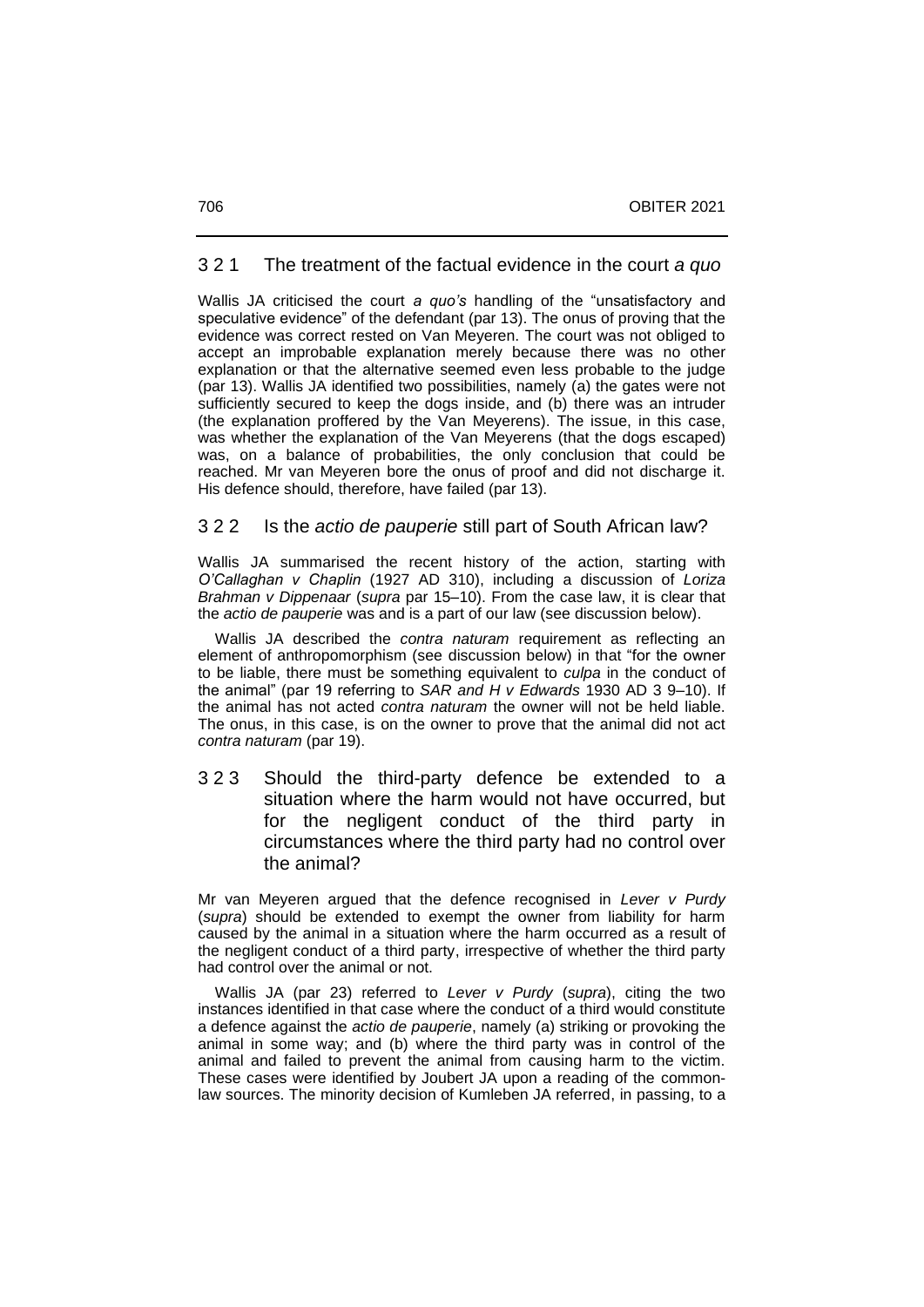wider exception, but, according to Wallis JA, nothing in *Lever v Purdy* (*supra*) supported the wider third-party defence.

 Wallis JA, stated that "these rather cryptic references in and to the old writers on the Roman-Dutch law" do not serve as a clear authority to indicate the existence of a wider defence (par 31).

 Van Meyeren argued that the law in this regard should be developed to provide for the wider defence. Wallis JA (par 32, referring to *Mighty Solutions (Pty) Ltd t/a Orlando Service Station v Engen Petroleum Ltd* 2016 (1) SA 621 (CC) 38) summarised the court's power to develop the common law, stating that the power is vested in the High Courts, Supreme Court of Appeal, and the Constitutional Court, by virtue of section 173 of the Constitution. This power has to be exercised "in accordance with the interests of justice" (par 32). The courts are enjoined by section 39(2) to "promote the spirit, purport and objects of the Bill of Rights". When considering whether to develop the common law, a court has to do the following (par 32): (a) determine what the common law position is; (b) consider the underlying reasons for this position; (c) ask whether the rule offends the spirit, purport and object of the Bill of Rights; and (d) consider in which way the common law could be amended, and take into consideration the effects of the change on the particular area of the law.

 Wallis J, having had already set out the common-law position (as per (a) above), proceeded to look at (b), namely the underlying reason for the *actio*, which, according to him was that between the owner of the dog and victim, it is "appropriate" for the owner to bear that harm, instead of the victim (par 33). Insofar as (c) is concerned, the appellant did not rely on any specific provision of the Bill of Rights; he also did not (correctly so, according to Wallis JA) allege that the limited exception offended the spirit, purport, and objects of the Bill of Rights. This, according to Wallis JA, was correct, because the *actio* in fact serves to protect the right to bodily integrity in section 12(2); the right to dignity in section 10; and the right to life in section 11 (par 34). The court held that the *actio* exists to protect these rights and it is right to rather develop the *actio* in ways that can protect these rights (par 34).

 Counsel for the appellant submitted that given the levels of crime in South Africa it was reasonable for people to want to protect themselves and not everyone could afford sophisticated security systems (par 35). Wallis JA held that while this is true, deterrence and restraint do not mean that the intruder has to be killed or maimed (par 35).In this particular case, furthermore, the dogs harmed an innocent bystander, not an intruder; and this took place, not on the premises of the owner, but in the street (after the dogs escaped). The right to keep a dog for the protection of the home is extensive but this right becomes irrelevant where the dog harms someone outside the home (par 36). The appellant did not deny that the requirements for the *actio de pauperie* were met but claimed that fault was absent. However, as stated by Wallis JA, fault had never been a requirement for the *actio de pauperie* and a defence of absence of fault will not preclude pauperian liability.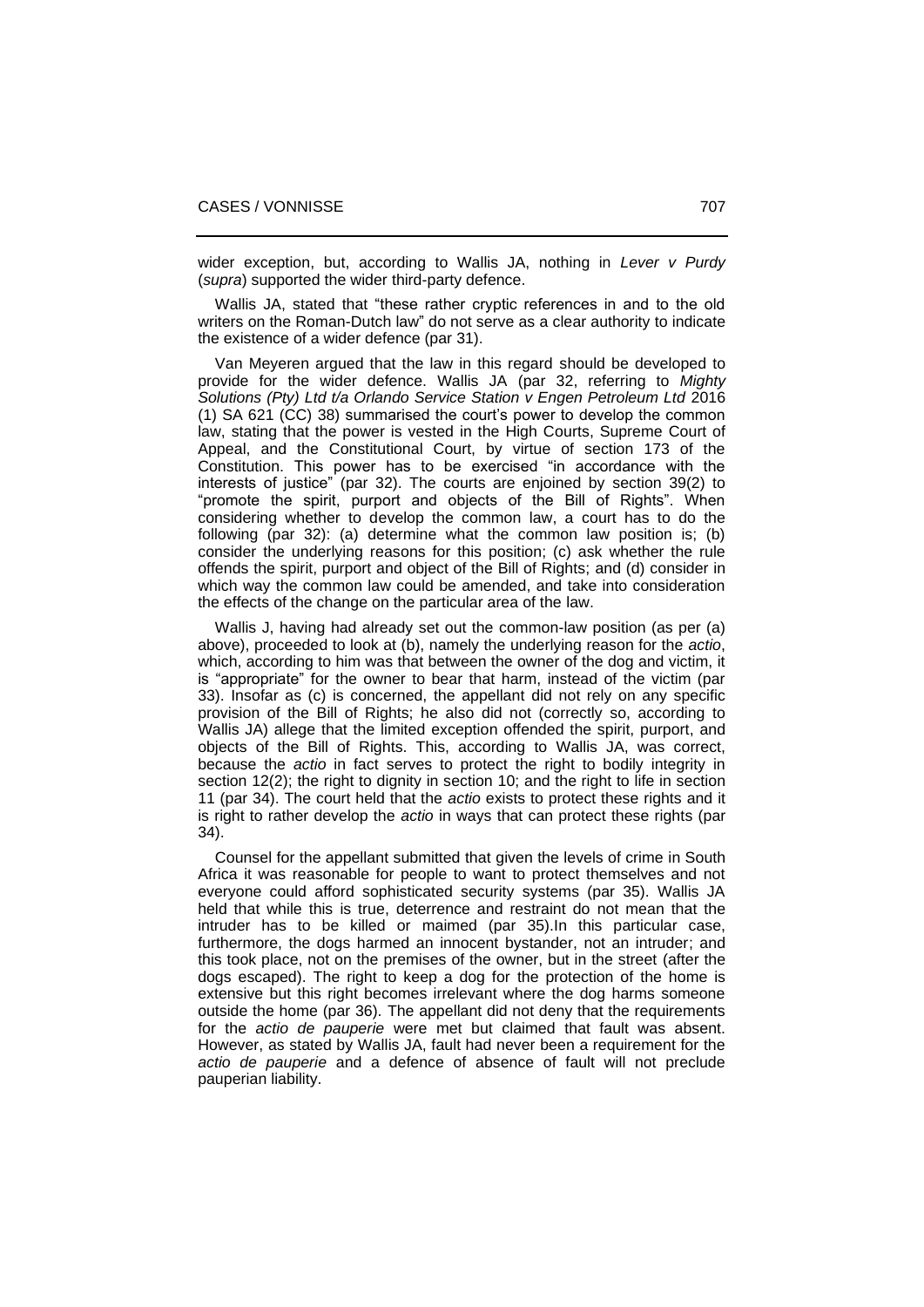Furthermore, Wallis JA held that where the conduct of either the victim or third parties exonerate the owner from liability in terms of the *actio de pauperie*, it is because the conduct directly caused the incident in which the victim suffered harm this refers to circumstances where the owner is unable to prevent the harm from taking place.

 Wallis JA referred again to *Lever v Purdy* (*supra*), this time to the minority decision of Kumleben JA, in particular to the following points raised by Kumleben:

- $(i)$  The South African law of delict is based on the fault principle  $-$  in this regard, Wallis JA pointed out that vicarious liability is strict, as well as liability in terms of certain statutes (par 40);
- (ii) Kumleben JA held that if one had to weigh up the interests of the owner, who was not at fault, and that of the victim, who had suffered damage as a result of the conduct of the animal, "considerations of fairness and justice favoured the owner". According to Wallis JA, this interpretation is incorrect, given the constitutional values that he mentioned earlier. Also the dog's owner can obtain insurance cover in terms of a household insurance policy (par 42).

 In the final instance Wallis JA recognised that many South Africans choose to have dogs, both for companionship and for protection. This gives rise to responsibilities. When someone chooses to have an animal and someone is harmed by the animal while being innocent of fault, the interests of justice require that the owner should be held liable for the harm that ensued (par 42).

#### **4 Discussion**

## *4 1 The actio de pauperie of yesteryear*

The *actio de pauperie* originated in the Twelve Tables (*O'Callaghan v Chaplin supra* 313; Kaser *Roman Private Law* (1984) 252; Neethling and Potgieter *Law of Delict* 435; Polojac "Actio de Pauperie Anthropomorphism and Rationalism" 2012 8(2) *Fundamina* 119; Zimmermann *The Law of Obligations* (1990) 1096) and is said to have been around as early as 450BC (Zimmermann *The Law of Obligations* 1097).

 The action was a *noxal* action, meaning that the owner of an animal that caused harm either had to pay compensation or to give the animal to the injured party (Kaser *Roman Private Law* 252; Polojac 2012 *Fundamina* 137; Zimmermann *The Law of Obligations* 1099; *Lever v Purdy supra* 21A; O'Callaghan *v Chaplin supra* 314). Zimmermann writes that animals were regarded to have committed the delict, and "[t]he victim of the injury was thus allowed to wreak his vengeance upon the body of the animal  $-$  in the very same way as if the wrongdoer had been a human being" (Zimmermann *The Law of Obligations* 1099; see also Polojac 2012 *Fundamina* 137). If, however, the animal was owned by someone, the victim could not just kill the animal because by so doing he would be infringing the rights of the owner (Zimmermann *The Law of Obligations* 1099). He could, however,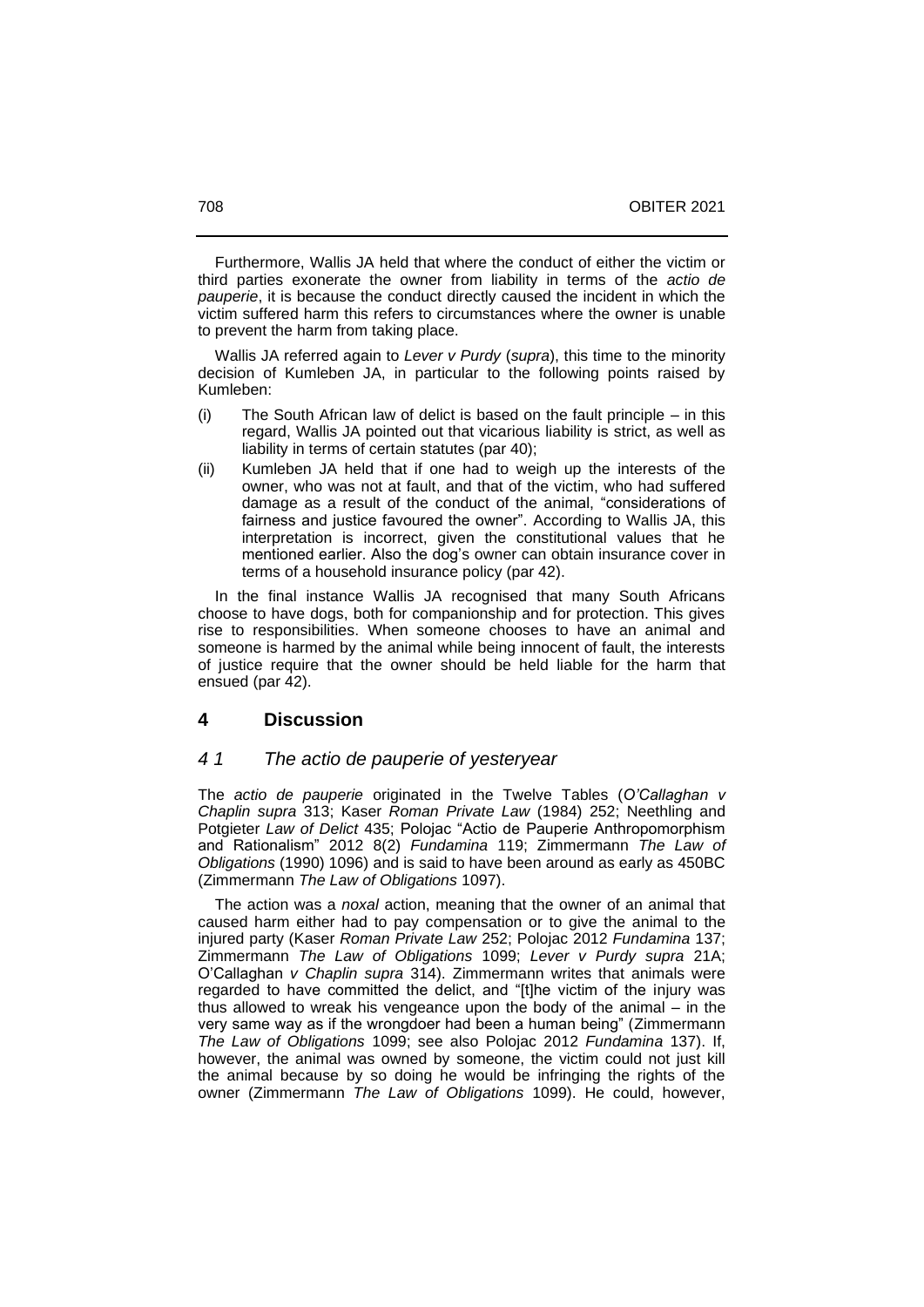request the surrender of the animal, which was known as *noxae deditio* (Zimmermann *The Law of Obligations* 1099; see also *O'Callaghan v Chaplin supra* 315; *Lever v Purdy supra* 21A).

 Eventually, a claim for damages was regarded as a more appropriate remedy as the idea of private vengeance underpinning the law of delict fell away (Zimmermann *The Law of Obligations* 1100). According to Zimmermann, in classical and post-classical Roman law the victim could choose between claiming damages from the owner or the surrender of the animal (*The Law of Obligations* 1100; see also Polojac 2012 *Fundamina* 137).

Another rule – *noxa caput sequitur* – provided that the owner at the time of *litis contestatio* was liable for damages, rather than the owner at the time the harm was caused (Zimmermann *The Law of Obligations* 1100; see also *O'Callaghan v Chaplin supra* 314; *Lever v Purdy supra* 21A). Moreover, if the animal died before *litis contestatio*, the right to institute the action fell away (Zimmermann *The Law of Obligations* 1100).

 According to the Twelve Tables, the animal had to be a *quadrupes*, specifically a domestic animal (Polojac 2012 *Fundamina* 123, Zimmermann *The Law of Obligations* 1101; *O'Callaghan v Chaplin supra* 314). Although the word "*quadrupes*" had both a wide meaning (which included wild animals) and a narrow meaning (which was limited to domestic animals) the Twelve Tables used the narrow meaning (Polojac 2012 *Fundamina* 123). According to Polojac, dogs were initially not included within the ambit of the *actio de pauperie*; this only happened once the action was extended by the *lex Pesolania de cane* (Polojac 2012 *Fundamina* 124; see also *O'Callaghan v Chaplin supra* 370). Polojac (2012 *Fundamina* 124) argues that in Classical Roman times the action was only applicable to domestic animals, even though there seem to be varying opinions about this.

 Insofar as the *contra naturam* requirement is concerned, Polojac notes that the earliest sources included this requirement (Polojac 2012 *Fundamina* 134; see also *Lever v Purdy supra* 20I; *O'Callaghan v Chaplin supra* 313– 314). The animal had to show ferocity beyond its instinctive *feritas*, in other words, the ferocity had to be *contra naturam* (Zimmermann *The Law of Obligations* 1102). According to Zimmermann, this requirement was introduced by Roman lawyers to limit the liability of the owners (Zimmermann *The Law of Obligations* 1102). Polojac notes that because of the "obvious anthropomorphism in its approach to domestic animals" this requirement has been contentious in the literature (see Polojac 2012 *Fundamina* 134–137).

 The *actio de pauperie* was received in the Netherlands (*Lever v Purdy* supra 20I-21A). There is uncertainty whether the *noxal* requirement fell into disuse (*O'Callaghan v Chaplin supra* 318; see however Knobel "Remnants of Blameworthiness in the *Actio de Pauperie*" 2011 74 *THRHR* 633 634; Neethling and Potgieter *Law of Delict* 436; *Lever v Purdy supra* 21A). The *actio* came into South African law via Roman-Dutch law (*Lever v Purdy supra* 21A).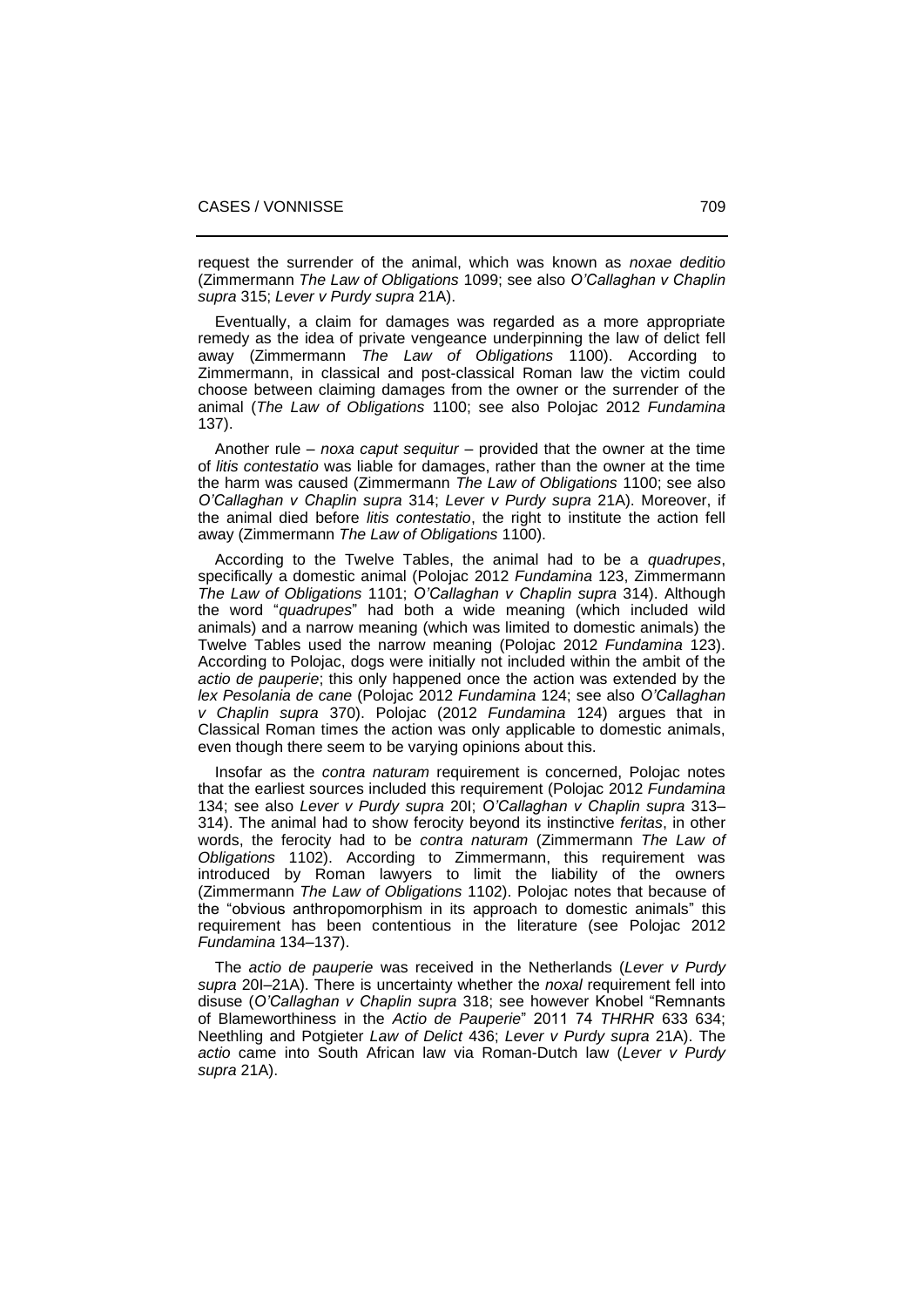## *4 2 The actio de pauperie today*

## 4 2 1 Requirements

To succeed with the *actio de pauperie* the following requirements have to be met (Knobel 2011 *THRHR* 637, Loubser and Midgley *The Law of Delict in South Africa* 458‒462; Louw "Verwere by die Actio de Pauperie" 2001 *De Jure* 159, Neethling and Potgieter *Law of Delict* 436‒437; Scott *THRHR* 321; Scott 2003 *TSAR* 194):

- (a) The defendant must be the owner of the animal at the time the harm is inflicted. It is not enough that he has control over the animal; he must be the owner in terms of the property law definition of ownership (Loubser and Midgley *The Law of Delict in South Africa* 459).
- (b) The animal must be a domestic animal; the following animals are examples of animals recognised by our law as being domesticated: dogs; cats; livestock; bees; horses; mules; and meerkats (Neethling and Potgieter *Law of Delict* 386; Loubser and Midgley *The Law of Delict in South Africa* 459).
- (c) The animal must have acted *contra naturam sui generis*. This means that the animal must have acted contrary to what can be expected of a reasonable animal of that kind. The "flipside" of this requirement is that the animal must have caused the damage *sponte feritate commota* or from inward vice. In *Loriza Brahman*, the Court held that the yardstick is the conduct of the genus (in this case cattle) and not a specific species (Brahman cattle – see *supra* par 18). As mentioned above, in *Van Meyeren* Wallis JA speaks of "an element of anthropomorphism [that] underlies the pauperien action" (par 19):

"It attributes to domesticated animals the self-constraints that are generally associated with human beings and attaches strict liability to the owner on the basis of the animal having acted from inward vice".

The owner in this case bears the onus of proving that the animal did not act *contra naturam sui generis* (*Van Meyeren supra* par 19).

Neethling and Potgieter (*Neethling-Potgieter-Visser Law of Delict*  (2015) 386) are of the opinion that the *contra naturam* requirement should be abolished for the following two reasons (*Law of Delict* 386; this is not mentioned in the latest edition of the book):

- (i) The requirement points to a "personification or humanisation (see above, Wallis JA describing the test as anthropomorphic) of an animal by virtue of the "reasonable animal" test. They describe this line of reasoning as "artificial and thus undesirable".
- (ii) The requirement lends itself to a wider variety of interpretations, thus leading to legal uncertainty and also resulting in any harmful conduct being classified as *contra naturam*, which would then on the basis of policy considerations be felt to found an action for damages.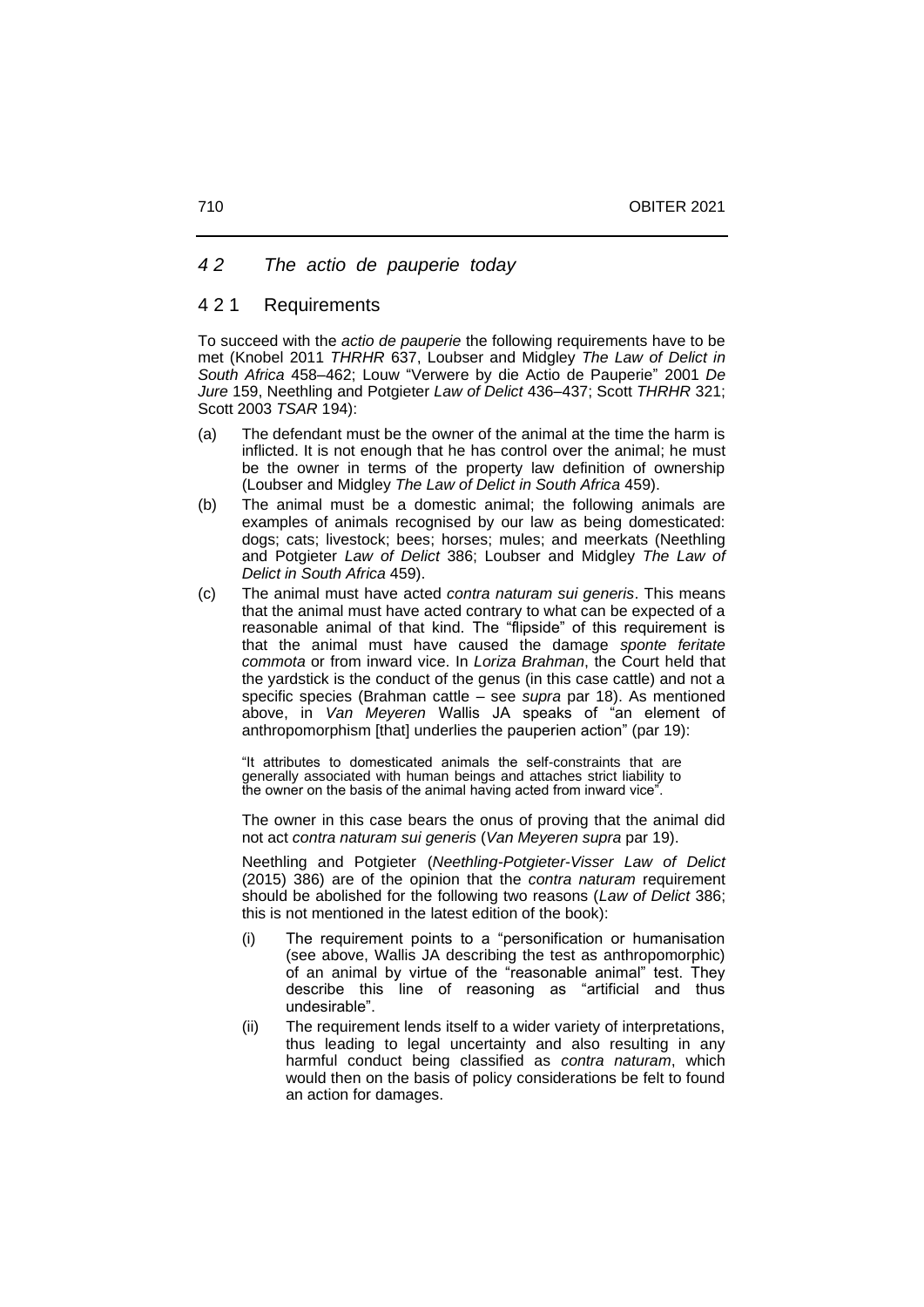Knobel is also of the opinion that the *contra naturam* requirement "in the vast majority of applications […] can only function […] as a fiction or catch-phrase denoting a standard of behaviour imposed by the law on domestic animals, and one containing unacceptable remnants of blameworthiness at that" (Knobel 2011 *THRHR* 639). According to Knobel, the best way to rid the *actio de pauperie* of notions of blameworthiness is to drop the *contra natura* requirement all together (2011 *THRHR* 641, 643).

Loubser and Midgley (*The Law of Delict in South Africa* 460) note that the courts apply the *contra naturam* test inconsistently, and that some cases follow a subjective approach by referring to the "innate wildness, viciousness or perverseness" of the animal, while others follow an "objective or reasonable animal" approach. They also identify a third approach, which takes both objective and subjective factors into account.

(d) The plaintiff must have been present lawfully at the place where the harm was inflicted (*Van Meyeren supra* 20; *O'Callaghan v Chaplin supra* 326; see Neethling and Potgieter *Law of Delict* 384 about the approaches to this, namely whether the requirement is a lawful purpose or a legal right on the part of the plaintiff. Neethling and Potgieter (*Law of Delict* 438) regard the "legal right" approach as being preferable).

The following defences can be raised against the *actio de pauperie* (Neethling and Potgieter *Law of Delict* 437; Loubser and Midgley *The Law of*  Delict in South Africa 462-463):

- (a) *Vis maior* or an act of God;
- (b) Culpable or provocative conduct on the part of the victim;
- (c) Culpable or provocative conduct on the part of a third party;
- (d) Provocation by another animal;
- (e) The person who was attacked was not on the property lawfully (*Van Meyeren supra* 20; *O'Callaghan v Chaplin supra* 326 ‒ the court uses the example of a housebreaker who is bitten by a dog); and
- (f) *Volenti non fit iniuria.*

 In *Lever v Purdy* (*supra*) the court identified two instances where the culpable conduct of a third party could constitute defences against the *actio de pauperie* (21C–25F; see also *Van Meyeren v Cloete supra* 23):

- (a) Where a third party through a positive act (such as provocation) caused the animal to inflict an injury upon the victim; or
- (b) Where the third party was in control of the animal and failed to prevent the animal from harming the victim.

 The court in *Lever v Purdy* (*supra* 21C–25 F) traced these defences back to Justinian and through Roman-Dutch Law to the present day.

 In the *Van Meyeren* case the appellant wanted the court to develop the common law to allow for the third-party defence to be extended to a situation where the harm would not have occurred "but for" the negligent conduct of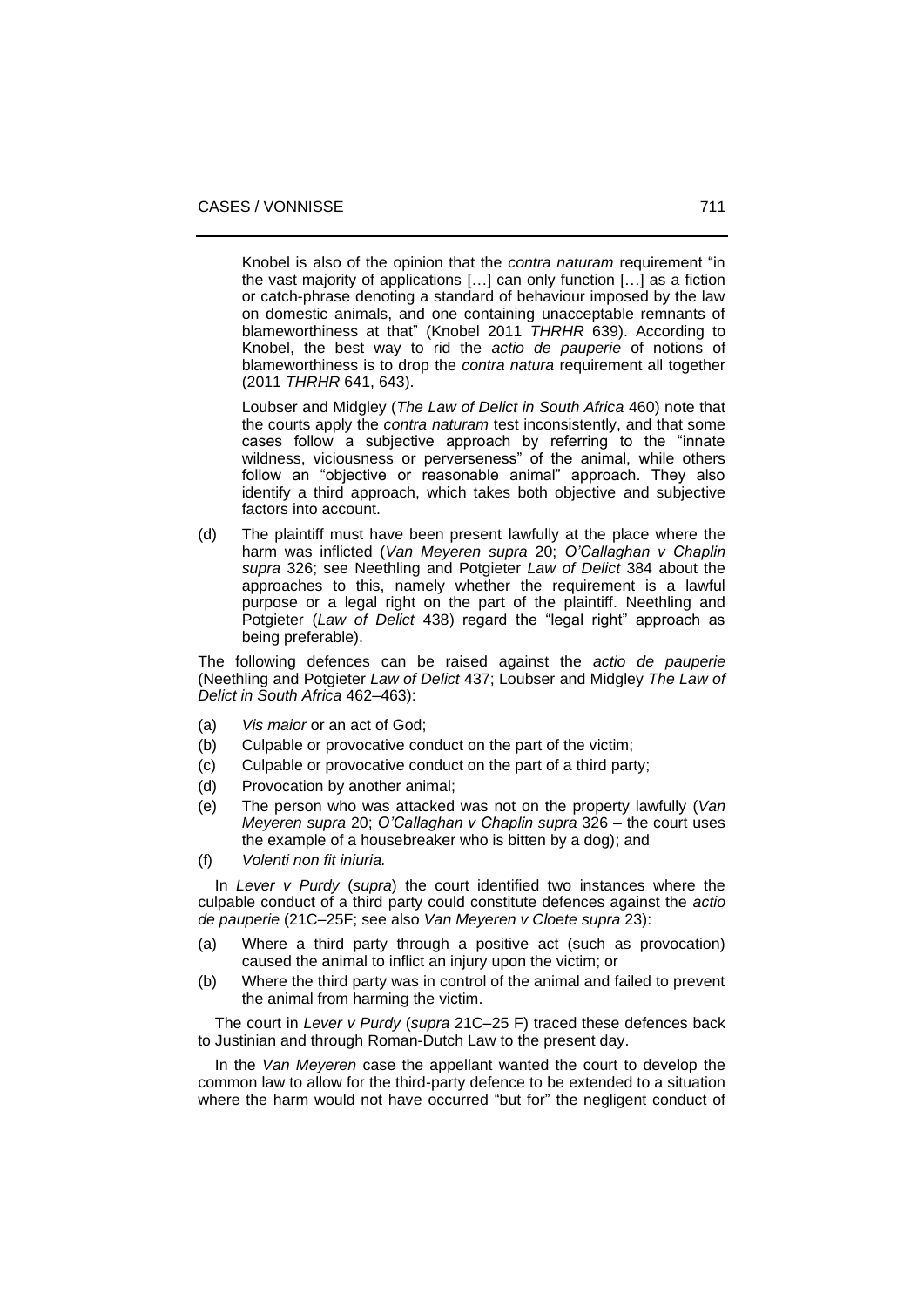the third party in circumstances where the third party had no control over the animal. As indicated above, both the court *a quo* and the SCA held that the third-party defence could not be extended in this manner.

## *4 3 Is it time to put the actio de pauperie to rest?*

From case law dating back to *O'Callaghan v Chaplin* (*supra*) it is clear that the action has been a part of South African law for decades:

"In my opinion, therefore, obsolescence of the option of noxae deditio, leaving the basis of liability under the law of the Twelve Tables intact, would be a perfectly possible, and indeed a satisfactory, legal position'

 In *Loriza Brahman v Dippenaar* (*supra*) the defendant argued that the *actio* had fallen into disuse (see also Scott 2003 *TSAR* 194). The court held:

"[t]he time to carry the *actio de pauperie* to the grave, despite its age, has not yet arrived" (own translation from the Afrikaans)." (par 16)

 An argument in favour of retaining strict liability for damage caused by animals is that of the risk theory. Knobel (2011 *THRHR* 639) regards it as the best explanation of why certain forms of delictual liability are strict, rather than fault-based. Scott describes the *actio de pauperie* as the oldest form of risk liability (2003 *TSAR* 194). Neethling and Potgieter (*Law of Delict* 434) write that the risk theory "provides a satisfactory explanation for most of the instances of strict liability which are recognised in our law." The risk principle entails that the defendant creates the risk by keeping the animal; hence, that is a justification for holding him liable should that danger materialise (Knobel 2011 *THRHR* 639; Scott 2019 *THRHR* 331). This sentiment is echoed by the courts. In the *Loriza Brahman* case (*supra* 16) the Court held as follows:

"[I]f one follows the approach that delictual liability ought to be based on fault, the *actio de pauperie* would appear as "not elegant and anomalous". If, however one's point of departure is a broader vision of delictual liability, that includes deserving cases of risk liability, then the question only is whether the *actio de pauperie* fulfils a deserving role." (own translation from the Afrikaans).

Loubser and Midgley (*The Law of Delict in South Africa* 438) see regard liability as "a type of tax on activities that attract such liability, rather than a penalty for engaging in it".

 Knobel (2011 *THRHR* 639) states that even though the *actio* has its origin "in a more primitive legal system" in terms of which an owner is punished for harm caused by the animal to punish an owner for harm caused by an animal, strict liability can be justified in a modern legal system based on the risk principle.

# **5 Conclusion**

The *actio de pauperie* remains a part of South African law despite the fact that our law of delict follows a generalising approach. In addition, the SCA has brushed aside questions regarding its continued existence in South